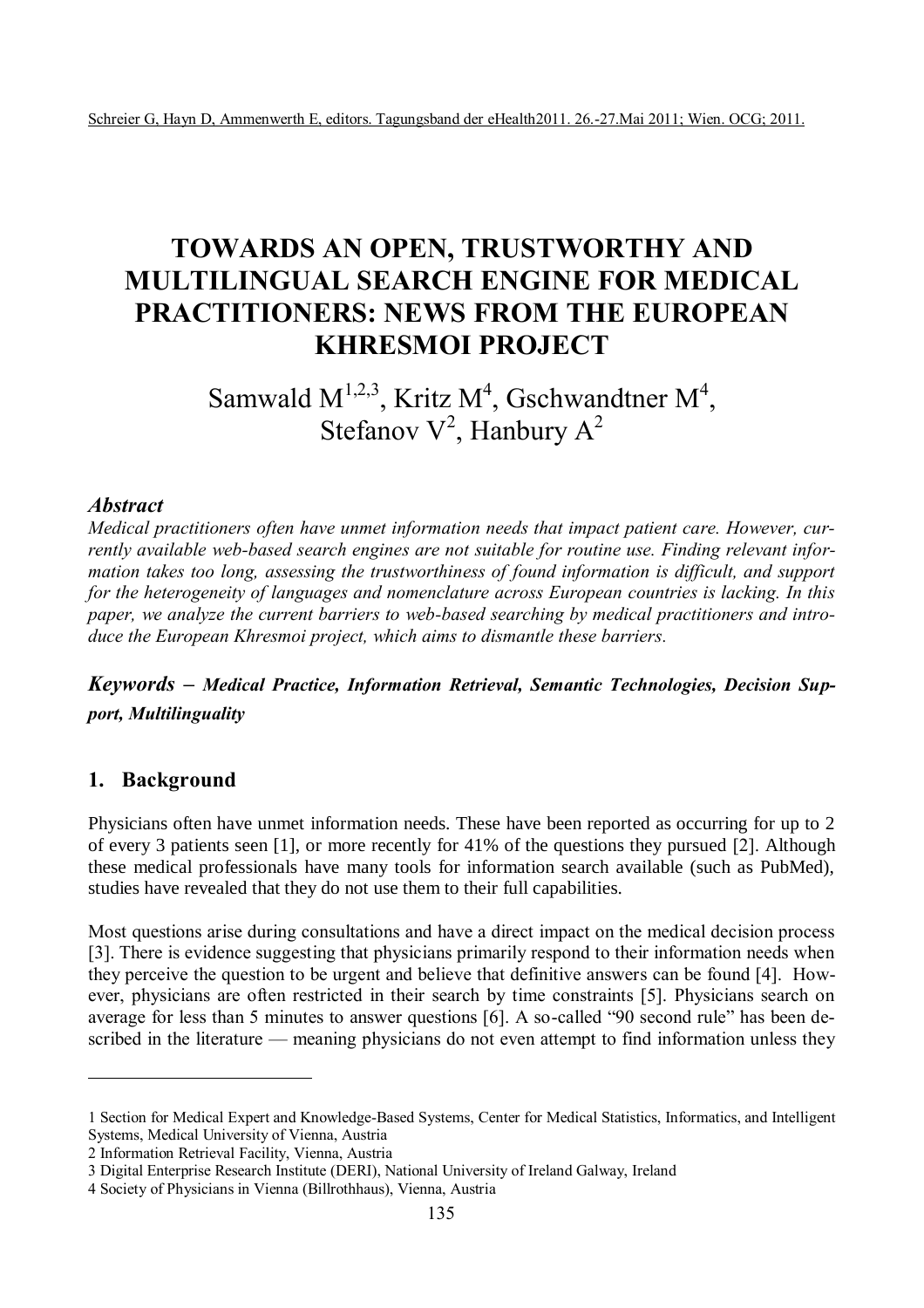think they can do it in a minute and a half [7]. Hence, it is important that the pertinent information is found during this time. However, the time taken to answer questions using PubMed averages 30 minutes [1] and the information found is often scattered over multiple articles, making PubMed searching impractical for routine clinical use [6]. Furthermore, physicians that are not native English speakers using systems in English language are prone to use erroneous search terms, resulting in poorer returned results [8].

The World Wide Web has a lot to offer in terms of both quantity and quality of medical information [9]. There is no consensus within the literature as to what extent doctors currently rely on webbased searching as compared to other information sources. One line of research suggests that physicians often find it quicker and easier to look up answers in a pocket reference book or ask a colleague for advice [10] rather than searching on the Internet. In addition current web-based solutions fail to provide psychological support, guidance, affirmation, sympathy, judgment, and feedback, which colleagues can provide within the daily decision making process of a physician. A review by Davies [3] compared relevant research between 2000 and 2005, and found that text books (39%) and colleagues (25%) were the information sources physicians accessed most frequently, while computer resources were used only by 13%. However, an upward trend of Internet use is visible as the highest percentage of use examined in the study, 53%, occurred in the latest published research from 2005. A Spanish study published in 2007 [11] found that the majority of physicians still relied on colleagues, drug compendiums and textbooks rather than on web-based resources. A possible explanation is language as a potential barrier to web-based searching, and it appears to be inadequately addressed by current web-based solutions within the medical domain. In contrast to these findings is research claiming a clear preference of the Internet as a primary informational resource amongst physicians [12, 13]. Both studies provide support for the notion that the Internet has become an important information source amongst physicians. Possible explanations of conflicting study outcomes could be the variance among medical specialties, different geographical locations and potential biases introduced by different methodologies used in the studies (e.g., user observations versus self reports). Furthermore, the rapid changes and advances in the field of information technology make comparisons over larger time spans difficult.

There is also conflicting data about which web sites and tools physicians use to look for medical information on the web. Some publications suggest that general-purpose search services such as Google can play a useful role in the medical decision making process [14, 15]. In contrast, Leo et. al. [16] reported that physicians mistrust the quality of results from such search engines and prefer to directly access specialized medical websites. A study by Yu and Kaufman [14] suggests that Google is preferred for finding medical definitions, as it is easy to use and provides good answers to simple questions. However, for more complex information needs more advanced search systems may be required. A recent study funded by Google [13] is in strong contrast with prior findings. It postulates that the majority of physicians use Google or a similar search engine as their primary information sources in the clinical decision making process. However, it is unclear as to what extent the study was biased in terms of sample selection. Another study showed that general practitioners use Google as their first information source, primarily to lead them to higher quality websites [17]. Thus, it appears that physicians are currently willing to use a search engine for simple questions and as an initial source to help them find their way to higher quality websites.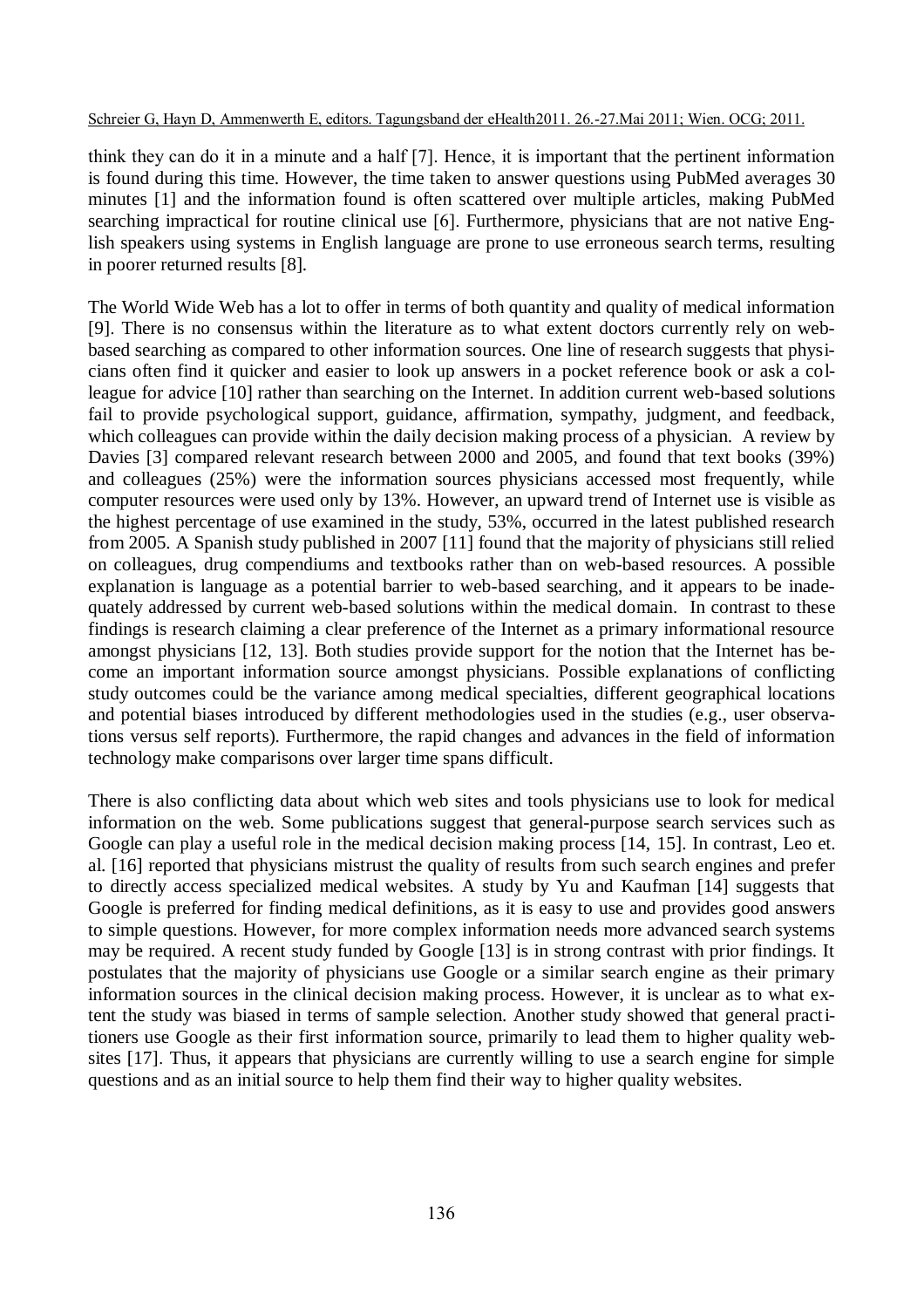## **2. The Khresmoi approach**

Summarizing the issues described above, medical practitioners could benefit from a widely deployed search engine that:

- provides relevant, summarized output, yielding answers to complex questions in just a few minutes
- is openly available on the web without barriers (e.g., requirement of subscription, registration fees)
- is multilingual and supports terminologies (e.g., drug brand names in various countries)
- is fast, easy to use and can be viewed on mobile devices
- is developed in close cooperation with medical practitioners
- is able to deal with short and underspecified queries
- is continuously kept up-to-date
- responds to the need for psychological support and affirmation

It is the aim of the Khresmoi project1 to design and build a search engine that meets these criteria. The project is executed by a consortium of 12 academic and industrial partners and has a budget of approximately  $\epsilon$  10 million. It started in September 2010 and will run for four years. Incremental versions will be made available during the project. Results of interviews and questionnaires about search engine use and information needs of European medical practitioners will be available by mid-2011. A first prototype will be released after one year; the final stable version of the infrastructure will be released in 2014.

Khresmoi aims to meet the needs of a variety of users (*Figure 1*): Members of the general public that do not have any medical expertise, as well as medical practitioners within their specialties, and radiologists (which form a separate user group because of their distinct information needs).



**Figure 1: The Khresmoi infrastructure**

The prototype system is based on existing software tools developed by the consortium partners. The GATE framework [18] is used for natural language processing, information extraction and the automated annotation of biomedical entities mentioned in websites and articles. The crawling, processing and querying of several terabytes of medical literature from web sources is done by the Vienna-based Information Retrieval Facility2 (IRF). To query both unstructured and semi-structured,

1 http://khresmoi.eu

 $\overline{a}$ 

2 http://www.ir-facility.org/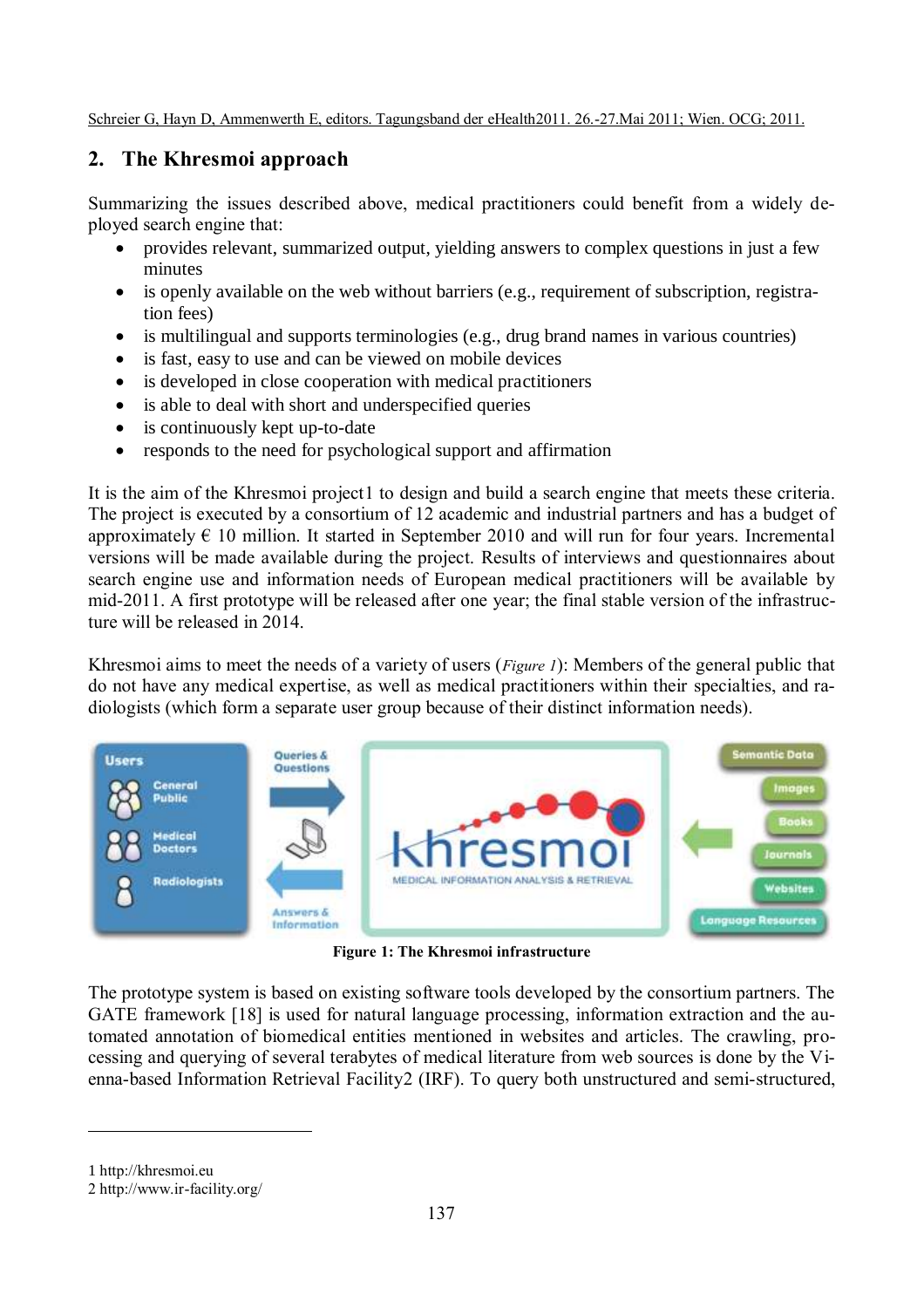annotated text, the Mímir information retrieval engine1 is employed. Mímir is able to recognize and normalize linguistic variants, different units of measurement, annotations and document sections. It provides a sophisticated query language based on these text features. Mímir is interlinked with and complemented by the BigOWLIM semantic repository2 , a highly scalable storage and reasoning system for data in RDF/OWL format. BigOWLIM is used to house a large medical knowledge base composed of biomedical ontologies (such as those from the Unified Medical Language System, UMLS) and relevant medical and pharmacological datasets harvested from the web of data.

The quality of medical websites used by the Khresmoi system is ensured by Health on the Net3 (HON). HON is a non-governmental organization that gives a certificate (the 'HONcode') to trustworthy medical websites, based on a rigorous check of the website content. The HONcode is among the most widely acknowledged quality certificates for medical information on the web.

The project has a dedicated budget of around 120,000 Euros for the manual creation of annotations on professional medical literature, which will add rich contextual information and raise the data quality.

The ability to query over an integrated database of annotated text from medical websites and literature, biomedical ontologies and well-structured biomedical datasets is expected to improve the quality of search results, and to reduce the time that is needed to find relevant, valid answers to medical questions.

Of course, such a system needs to be designed in close collaboration with the targeted group of end users. The Society of Physicians in Vienna4 is a member of the Khresmoi consortium and responsible for guiding project developments according to the needs of European medical practitioners. The society has over 2400 members and around 200 new members join each year. The website of the society is one of the leading Austrian websites for continuing medical education. It offers an online library, courses, webcasts, podcasts, as well as mobile services for physicians. In the Khresmoi project, the Society of Physicians conducts a large-scale user study to gather current data about the use of web-based information sources by medical practitioners in Austria and other European countries, employing both qualitative and quantitative methodologies (interviews and questionnaires). The study will serve to gather user requirements for the development of the Khresmoi system. Furthermore, the society will evaluate and test the initial and final versions of the Khresmoi search engine amongst its members.

## **3. Conclusions**

The Khresmoi project is at an early stage. In order to increase the uptake of web-based search systems by medical practitioners and to have a meaningful impact on medical decision making, the development of the system needs to be done in close collaboration with medical practitioners. The community of physicians in Vienna could spearhead the uptake of web-based decision support in the daily medical routine.

 $\overline{a}$ 

<sup>1</sup> http://gate.ac.uk/family/mimir.html

<sup>2</sup> http://www.ontotext.com/owlim/big/

<sup>3</sup> http://healthonnet.org

<sup>4</sup> http://www.billrothhaus.at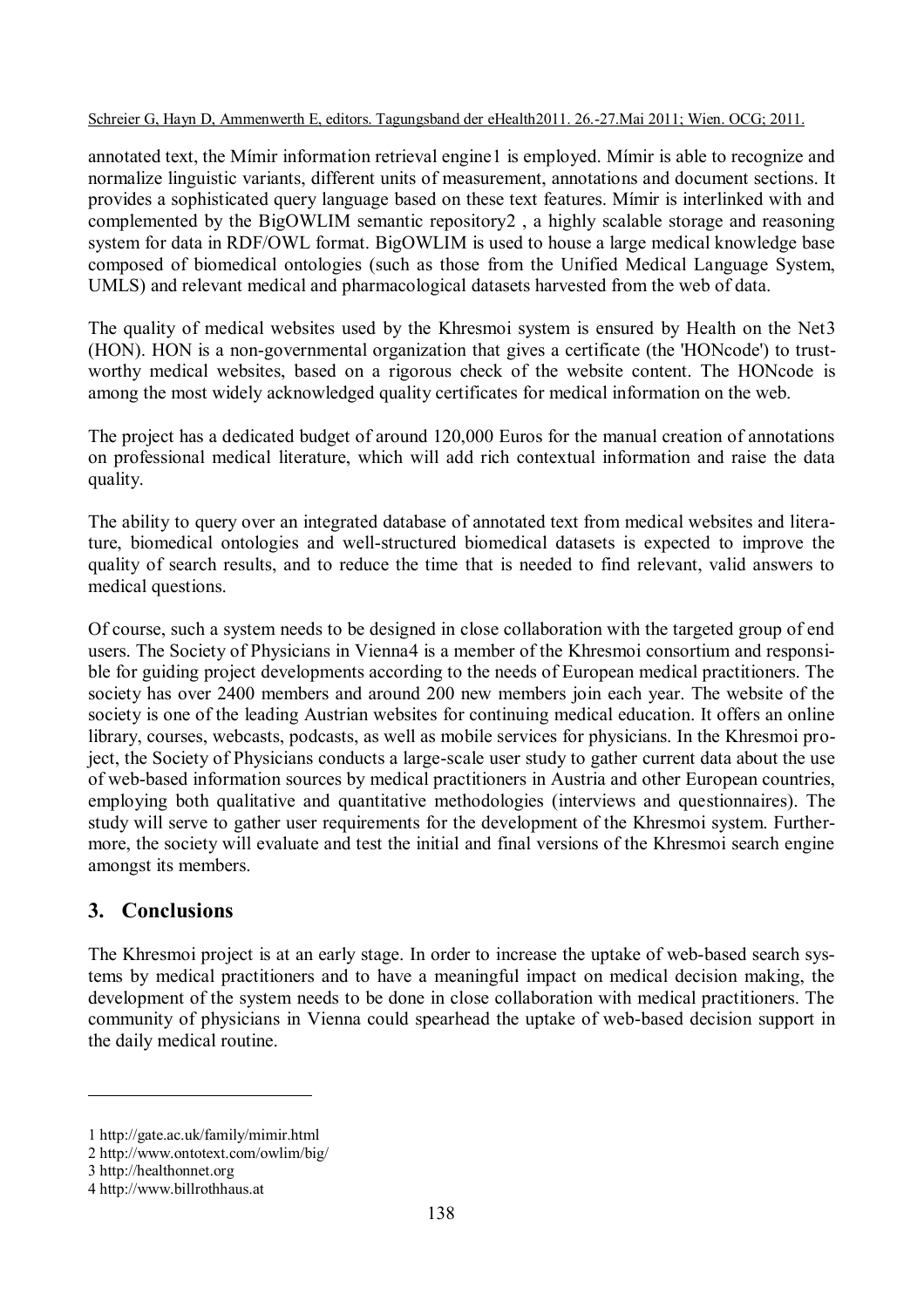## **4. Acknowledgements**

The research leading to these results has received funding from the European Union Seventh Framework Programme (FP7/2007-2013) under grant agreement n° 257528 (KHRESMOI).

## **5. References**

[1] HERSH, W.R, HICKAM, D.H., How Well Do Physicians Use Electronic Information Retrieval Systems? A Framework for Investigation and Systematic Review, JAMA: The Journal of the American Medical Association, vol. 280, Okt. 1998, S. 1347 -1352.

[2] ELY, J.W., OSHEROFF, J.A., MAVIGLIA, S.M., ROSENBAUM, M.E., Patient-Care Questions that Physicians Are Unable to Answer, Journal of the American Medical Informatics Association : JAMIA, vol. 14, 2007, S. 407-414.

[3] DAVIES, K., The information-seeking behaviour of doctors: a review of the evidence, Health Information and Libraries Journal, vol. 24, 2007, S. 78-94.

[4] GORMAN, P.N., HELFAND, M., Information Seeking in Primary Care, Medical Decision Making, vol. 15, Juni. 1995, S. 113 -119.

[5] SACKETT, D.L., STRAUS, S.E., Finding and Applying Evidence During Clinical Rounds, JAMA: The Journal of the American Medical Association, vol. 280, Okt. 1998, S. 1336 -1338.

[6] HOOGENDAM, A., STALENHOEF, A.F., DE VRIES ROBBÉ, P.F., OVERBEKE, A.J.P., Answers to Questions Posed During Daily Patient Care Are More Likely to Be Answered by UpToDate Than PubMed, Journal of Medical Internet Research, vol. 10.

[7] SANDERS, S., Clever searching for evidence, BMJ, vol. 330, 2005, S. 1162-1163.

[8] HOOGENDAM, A., STALENHOEF, A.F., DE VRIES ROBBÉ, P.F., OVERBEKE, A.J.P., Analysis of queries sent to PubMed at the point of care: Observation of search behaviour in a medical teaching hospital, BMC Medical Informatics and Decision Making, vol. 8, S. 42-42.

[9] PANDOLFINI, C. und BONATI, M., Follow up of quality of public oriented health information on the world wide web: systematic re-evaluation, BMJ, vol. 324, März. 2002, S. 582 -583.

[10] RAMOS, K., LINSCHEID, R., SCHAFER, S., Real-time information-seeking behavior of residency physicians, Family Medicine, vol. 35, Apr. 2003, S. 257-260.

[11] GONZALES-GONZALES, A.I., DAWES, M., SANCHEZ-MATEOS, J., RIESGO-FUERTES, R., ESCORTELL-MAYOR, E., SANZ-CUESTA, T., HERNANDEZ-FERNANDEZ, T., Information Needs and Information-Seeking Behavior of Primary Care Physicians, Ann Fam Med, vol. 5, Juli. 2007, S. 345-352.

[12] GRAVATT, Z.B.H., ARROLL, B., What resources do Auckland general practitioners use for answering immediate clinical questions and for lifelong learning?, Journal of Primary Health Care, vol. 2, Juni. 2010, S. 100-104.

[13] HALL AND PARTNERS, Connecting with physicians online: searching for answers., 2009.

[14] YU H., KAUFMAN D., A cognitive evaluation of four online search engines for answering definitional questions posed by physicians, Pacific Symposium on Biocomputing. Pacific Symposium on Biocomputing, 2007, S. 328-339.

[15] TANG, H., NG, J.H.K., Googling for a diagnosis—use of Google as a diagnostic aid: internet based study, BMJ, vol. 333, Dez. 2006, S. 1143 -1145.

[16] DE LEO, G., LEROUG,E C., CERIANI, C., NIEDERMAN, F., Websites Most Frequently Used by Physician for Gathering Medical Information, vol. 2006, 2006, S. 902-902.